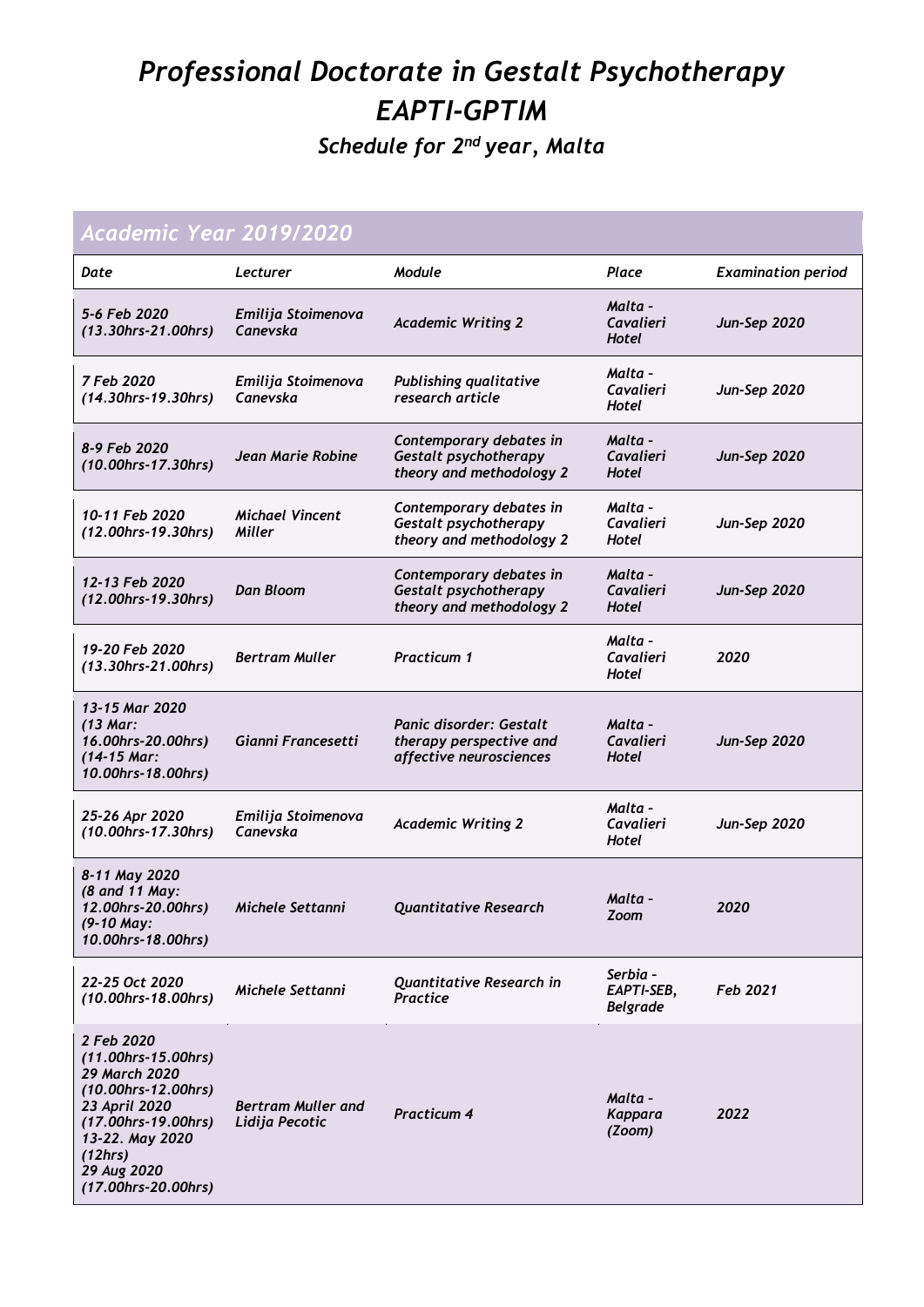## *Professional Doctorate in Gestalt Psychotherapy EAPTI-GPTIM*

#### *Schedule for 3rd year, Malta*

| Academic Year 2021                                                                                     |                                                                                                                                                                                                                                                                                                         |        |                                                                                                                                                                                                                                            |                           |  |  |
|--------------------------------------------------------------------------------------------------------|---------------------------------------------------------------------------------------------------------------------------------------------------------------------------------------------------------------------------------------------------------------------------------------------------------|--------|--------------------------------------------------------------------------------------------------------------------------------------------------------------------------------------------------------------------------------------------|---------------------------|--|--|
| Date                                                                                                   | Lecturer                                                                                                                                                                                                                                                                                                | Module | Place                                                                                                                                                                                                                                      | <b>Examination period</b> |  |  |
| 8 May 2021 -<br>non-English speaking<br>9 May 2021 -<br><b>English speaking</b><br>(10.00hrs-18.30hrs) | <b>FIRST INTERNATIONAL</b><br>Professional Doctorate in<br><b>Gestalt Psychotherapy</b><br>Conference<br>"Contemporary Quantitative<br><b>Research in Practice"</b>                                                                                                                                     |        | Malta<br>(Zoom)                                                                                                                                                                                                                            | 2021                      |  |  |
| Date / Presenter                                                                                       | 08.05.2021<br>(Serbia, RNM, Bosnia and Hercegovina)                                                                                                                                                                                                                                                     |        | 09.05.2021<br>Malta                                                                                                                                                                                                                        |                           |  |  |
| $10:00 - 11:30$                                                                                        | <b>Opening Speech</b><br>Dr. Lidija Pecotic                                                                                                                                                                                                                                                             |        | <b>Opening Speech</b><br>Dr. Lidija Pecotic                                                                                                                                                                                                |                           |  |  |
| $11:30 - 12:15$                                                                                        | First group presentation - Monitoring<br>Gestalt psihoterapijskog rada sa klijentima<br>koji imaju tegobe anksioznosti i paničnih<br>napada: Atina Tasevska, Mira Stojanovic<br>and Filip Stefanovic<br>Committee Members: Dr. Ivana Vidakovic,<br>Dr. Mira Polazarevska                                |        | First group presentation - Compassion<br>Fatigue and factors that enhance<br><b>Compassion Satisfaction impacting Gestalt</b><br>Psychotherapists: A Quantitative Study:<br>Audrey Agius, Fr Paul Formosa, Rose Falzon,<br>Viola Van Vliet |                           |  |  |
|                                                                                                        |                                                                                                                                                                                                                                                                                                         |        | Committee Members: Prof. Dr. Mira Klarin,<br>Prof. Dr. Emilija Stoimenova                                                                                                                                                                  |                           |  |  |
| $12:15 - 12:35$                                                                                        | <b>Questions and comments</b>                                                                                                                                                                                                                                                                           |        | <b>Questions and comments</b>                                                                                                                                                                                                              |                           |  |  |
| $12:35 - 12:50$                                                                                        | <b>Break</b>                                                                                                                                                                                                                                                                                            |        | <b>Break</b>                                                                                                                                                                                                                               |                           |  |  |
| $12:50 - 13:35$                                                                                        | Second group presentation - Uticaj ličnog i<br>profesionalnog iskustva tokom treninga iz<br>Geštalt psihoterapije na stilove kontaktiranja:<br>Snezana Opacic, Nina Micovic, Tijana Micovic<br>and Sanela Selmanovic Podrug<br>Committee Members: Prof. Dr. Emilija<br>Stoimenova, Prof. Dr. Nada Korac |        | Second group presentation - A Quantitative<br><b>Exploration of the Understanding of</b><br>Trauma-Informed Care by Psychotherapists<br>in Malta: Elena Borg, Therese Bugeja,<br>Romina Balwin, David Parnis, Risalba Axiak                |                           |  |  |
|                                                                                                        |                                                                                                                                                                                                                                                                                                         |        | Committee Members: Dr. Ivana Vidakovic,<br>Prof. Dr. Emilija Stoimenova                                                                                                                                                                    |                           |  |  |
| $13:35 - 13:55$                                                                                        | <b>Questions and comments</b>                                                                                                                                                                                                                                                                           |        | <b>Questions and comments</b>                                                                                                                                                                                                              |                           |  |  |
| $13:55 - 14:55$                                                                                        | Lunch                                                                                                                                                                                                                                                                                                   |        | Lunch                                                                                                                                                                                                                                      |                           |  |  |
| $14:55 - 15:40$                                                                                        | Third group presentation - Zadovoljstvo<br>partnerskim odnosom, otpori kontaktu i<br>bazični oslonci ličnosti: Dusanka Jovanovic,<br>Dragana Ilic and Marija Krivacic<br>Committee Members: Dr. Lidija Pecotic,<br>Dr. Alan Medic                                                                       |        | Third group presentation - The Impact of<br>COVID-19 on Quality of Life - A Gestalt<br>Psychotherapy Perspective Quantitative<br>Research: Caroline Vassallo, Katya Caruana,<br>Anthony Camilleri, Gillian Pillow                          |                           |  |  |
|                                                                                                        |                                                                                                                                                                                                                                                                                                         |        | Committee Members: Prof. Dr. Emilija<br>Stoimenova, Dr. Mira Polazarevska                                                                                                                                                                  |                           |  |  |
| $15:40 - 16:00$                                                                                        | <b>Questions and comments</b>                                                                                                                                                                                                                                                                           |        | <b>Questions and comments</b>                                                                                                                                                                                                              |                           |  |  |
| $16:00 - 16:15$                                                                                        | <b>Break</b>                                                                                                                                                                                                                                                                                            |        |                                                                                                                                                                                                                                            | <b>Break</b>              |  |  |
| $16:15 - 17:00$                                                                                        | Individual Presentations<br>Uticaj društvenih mreža na ponašanje dece i<br>adolescenata i formiranje stavova koja<br>imaju o sebi: Olivera Cirkovic                                                                                                                                                     |        | Fourth group presentations - Resilience from a<br>Gestalt Psychotherapy Framework: A<br>Quantitative Study on Gestalt Trainees'<br>Resilience: Mikela Gonzi, Rose Galea, Cathy Peric                                                       |                           |  |  |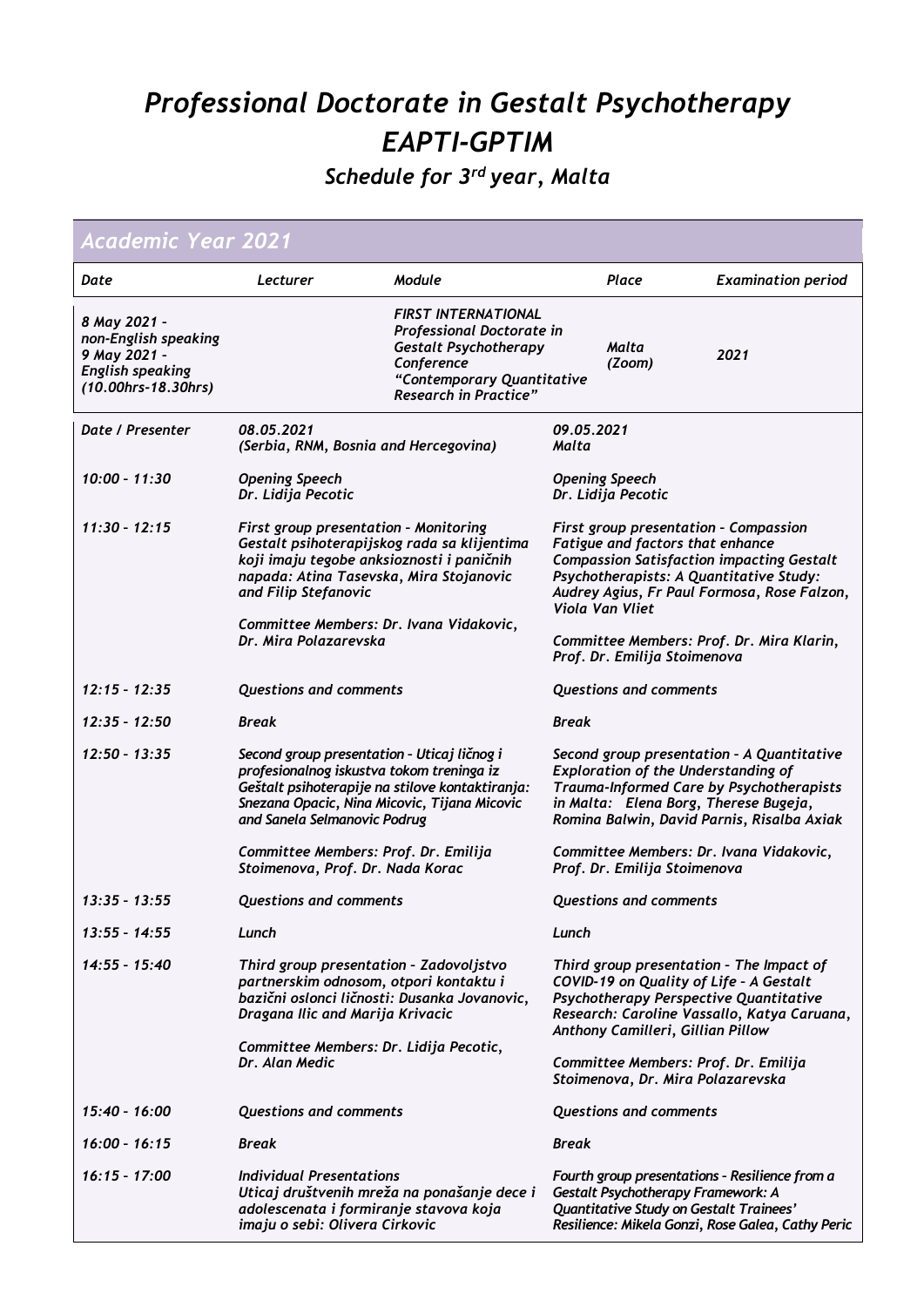|                 | Humoristični stilovi terapeuta i klijenata<br>kao prediktori kvaliteta psihoterapijskog<br>odnosa kod anksioznih klijenata: Brankica<br>Saljic Milenkovic                                         | Committee Members: Asst. Prof. Dr. Michele<br>Settanni, Prof. Dr. Emilija Stoimenova |  |  |
|-----------------|---------------------------------------------------------------------------------------------------------------------------------------------------------------------------------------------------|--------------------------------------------------------------------------------------|--|--|
|                 | Afektivni obrasci i osobine ličnosti kao<br>prediktori kvaliteta online kontakta: Dunja<br>Vesic                                                                                                  |                                                                                      |  |  |
|                 | Prekid ciklusa kontakta kao prediktor<br>samolimitirajućeg ponašanja kod klijenata<br>koji prave slabe ili nikakve promene: Jelena<br>Petrovic                                                    |                                                                                      |  |  |
|                 | Committee Members: Prof. Dr. Emilija<br>Stoimenova, Dr. Mira Polazarevska                                                                                                                         |                                                                                      |  |  |
| $17:00 - 17:20$ | <b>Questions and comments</b>                                                                                                                                                                     | <b>Questions and comments</b>                                                        |  |  |
| $17:20 - 18:05$ | Fourth group presentation - Povezanost<br>doživljaja relacionog polja sa bazičnim<br>osloncima ličnosti i empatijom Geštalt<br>terapeuta: Sanja Bratina, Ljiljana Bozovic<br>and Bojana Todorovic | <b>Doctorate Conference Closure Session</b>                                          |  |  |
|                 | Committee Members: Prof. Dr. Nada Korac,<br>Dr. Mira Polazarevska                                                                                                                                 |                                                                                      |  |  |
| $18:05 - 18:30$ | Doctorate Conference Closure Session                                                                                                                                                              |                                                                                      |  |  |